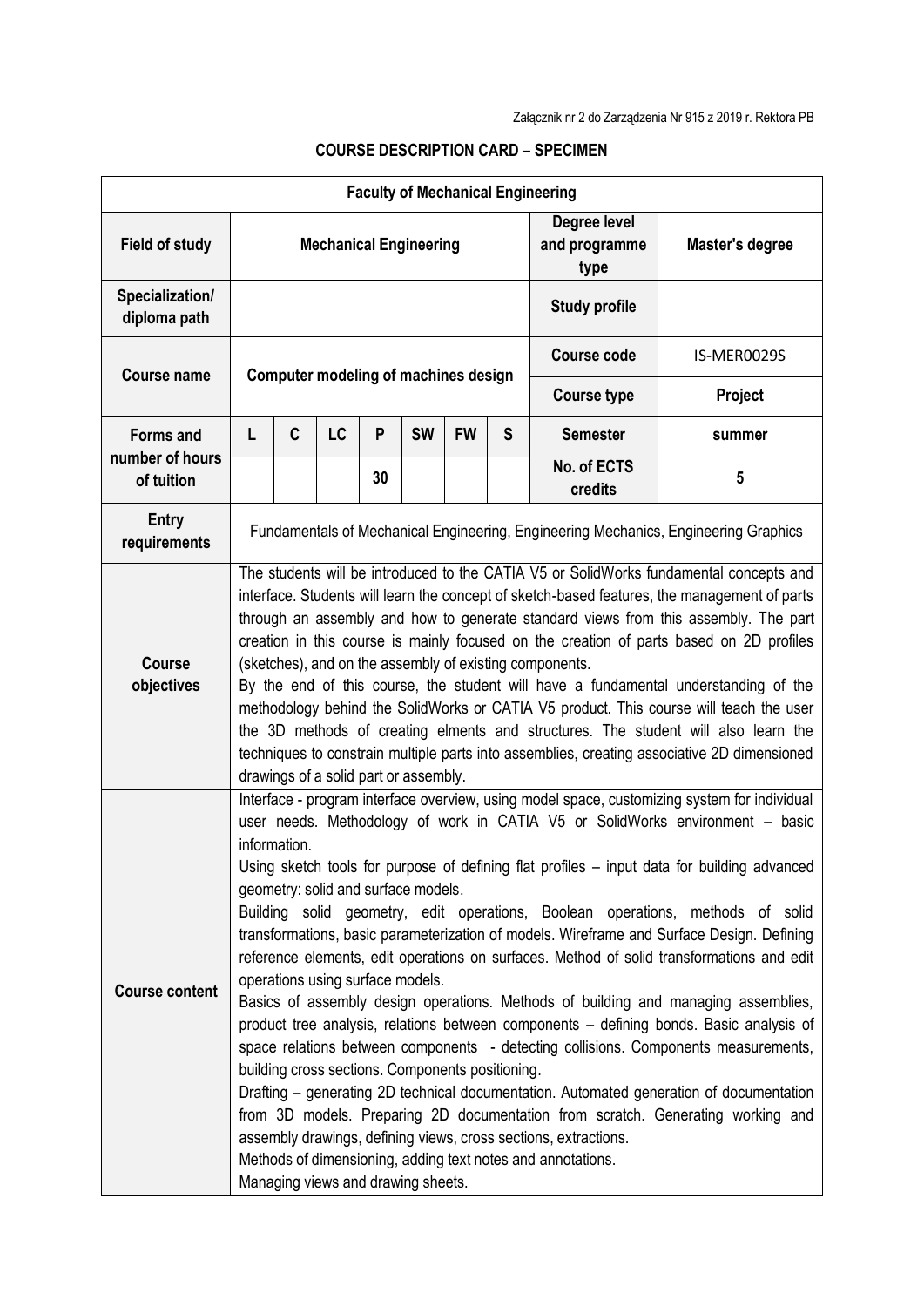| <b>Teaching</b><br>methods                                              | work in groups, discussion, self- study under supervision: tutorial sessions with worked<br>examples, solving problem, homework assignments |                                                                 |     |  |  |  |  |
|-------------------------------------------------------------------------|---------------------------------------------------------------------------------------------------------------------------------------------|-----------------------------------------------------------------|-----|--|--|--|--|
| <b>Assessment</b><br>method                                             | project – project completion, presentation and discussion                                                                                   |                                                                 |     |  |  |  |  |
| Symbol of<br>learning<br>outcome                                        | <b>Learning outcomes</b>                                                                                                                    | Reference to the<br>learning outcomes for<br>the field of study |     |  |  |  |  |
| L <sub>01</sub>                                                         | student: lists and classifies the methods of modeling used in the<br>construction of machines                                               | M1_W07                                                          |     |  |  |  |  |
| LO <sub>2</sub>                                                         | knows how to create simple solid models                                                                                                     | M1_W08                                                          |     |  |  |  |  |
| LO <sub>3</sub>                                                         | create and edit complex 3D models using various modeling<br>techniques                                                                      | M1_U14, U15                                                     |     |  |  |  |  |
| <b>LO4</b>                                                              | is able to provide visualization of the model                                                                                               | M1_U17                                                          |     |  |  |  |  |
| LO <sub>5</sub>                                                         | is able to develop a 2D product documentation based on the 3D<br>model                                                                      | M1_U17                                                          |     |  |  |  |  |
| LO <sub>6</sub>                                                         | is aware of the need for training                                                                                                           | M1_K01                                                          |     |  |  |  |  |
| Symbol of<br>learning<br>outcome                                        | Type of tuition during<br>which the outcome is<br>Methods of assessing the learning outcomes<br>assessed                                    |                                                                 |     |  |  |  |  |
| L01                                                                     | evaluating the student's reports and preparation for the classes,<br>defense project                                                        | P                                                               |     |  |  |  |  |
| LO <sub>2</sub>                                                         | evaluating the student's reports and preparation for the<br>classes, defense project                                                        | P                                                               |     |  |  |  |  |
| LO <sub>3</sub>                                                         | evaluating the student's reports, defense project                                                                                           | P                                                               |     |  |  |  |  |
| LO4                                                                     | evaluating the student's reports, defense project                                                                                           | P                                                               |     |  |  |  |  |
| LO <sub>5</sub>                                                         | evaluating the student's reports and performance in classes,<br>defense project                                                             | P                                                               |     |  |  |  |  |
| LO <sub>6</sub>                                                         | discussion of the student's reports, evaluation of the student's<br>performance in the classes                                              | P                                                               |     |  |  |  |  |
|                                                                         | No. of hours                                                                                                                                |                                                                 |     |  |  |  |  |
| <b>Calculation</b>                                                      | preparation for classes, laboratoratory classes, projects,<br>seminars, etc.                                                                | 30                                                              |     |  |  |  |  |
|                                                                         | working on projects, reports, etc.                                                                                                          | 30                                                              |     |  |  |  |  |
|                                                                         | participation in student-teacher sessions related to the                                                                                    | 45                                                              |     |  |  |  |  |
|                                                                         | classes/seminar/project                                                                                                                     |                                                                 |     |  |  |  |  |
|                                                                         | implementation of project tasks                                                                                                             | 75                                                              |     |  |  |  |  |
|                                                                         | preparation for and participation in exams/tests                                                                                            | 30                                                              |     |  |  |  |  |
|                                                                         |                                                                                                                                             |                                                                 |     |  |  |  |  |
|                                                                         | <b>TOTAL:</b>                                                                                                                               |                                                                 | 210 |  |  |  |  |
|                                                                         | <b>HOURS</b>                                                                                                                                | No. of<br><b>ECTS</b><br>credits                                |     |  |  |  |  |
| Student workload – activities that require direct teacher participation | 30                                                                                                                                          | 1                                                               |     |  |  |  |  |
| Student workload - practical activities                                 |                                                                                                                                             |                                                                 | 5   |  |  |  |  |